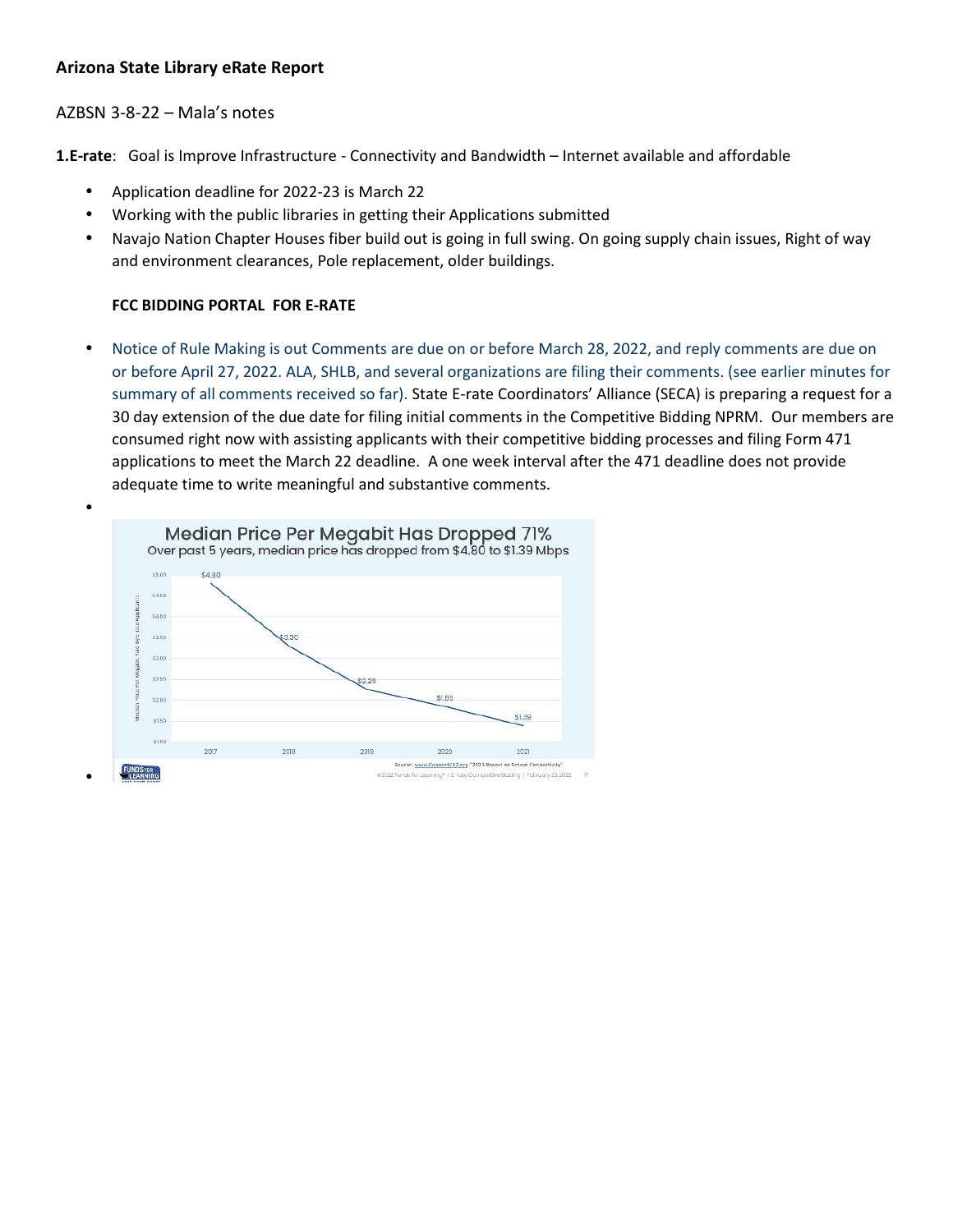## Average Price Per Access Point Dropped 49% Over past 5 years, average price has dropped from \$1,414 to \$716 per WAP



50% Drop in Non-Contracted Services A record low 3.2% of requests in 2021 were based on month-to-month prices 8% 7.03% 7% 6.56% 6% 5.40% 5.39% 5%  $\frac{5}{4}$ 4% 3.20% 3%  $2\%$ Month-to-month services typically come with the highest unit prices.  $1%$ Fewer month-to-month agreements results in lower prices.  $n$ 2017 2018 2019  $2021$ 2020 Source: E-rate Manager\* (excludes requests for voice services) **FUNDSFOR**<br>LEARNING ©2022 Funds For Learning® | E-rate Competitive Bidding | February 23, 2022

**2. Emergency Connectivity Fund: 7.1 B 2 rounds of applications for** Libraries and Schools to apply for Hot Spots and Devices to loan out to patrons. On February 23, 2022, the FCC announced another \$86 million in ECF funding to support students and library patrons. The Commission indicated that, since its June 2021 launch, the ECF program has committed over \$4.62 billion supporting all 50 states, Guam, Puerto Rico, the U.S. Virgin Islands, the Northern Mariana Islands, and the District of Columbia. The FCC also noted that, the latest funding commitments will support over 240,000 students and provide funding for over 350 schools, 29 libraries and 8 consortia, which are approved to receive over 239,000 connected devices and over 96,000 broadband connections. Approval of applications are ongoing. 10 waves have been approved so far. Total Commitment Approved for Arizona so far is \$134,866,417.90.

**FCC** has g**ranted the Request to Extend Emergency Connectivity Fund a week ago.** The new service delivery deadline is June 30, 2023.

**3. EBB Emergency Broadband Benefits Program NOW ACP** Affordable Connectivity Program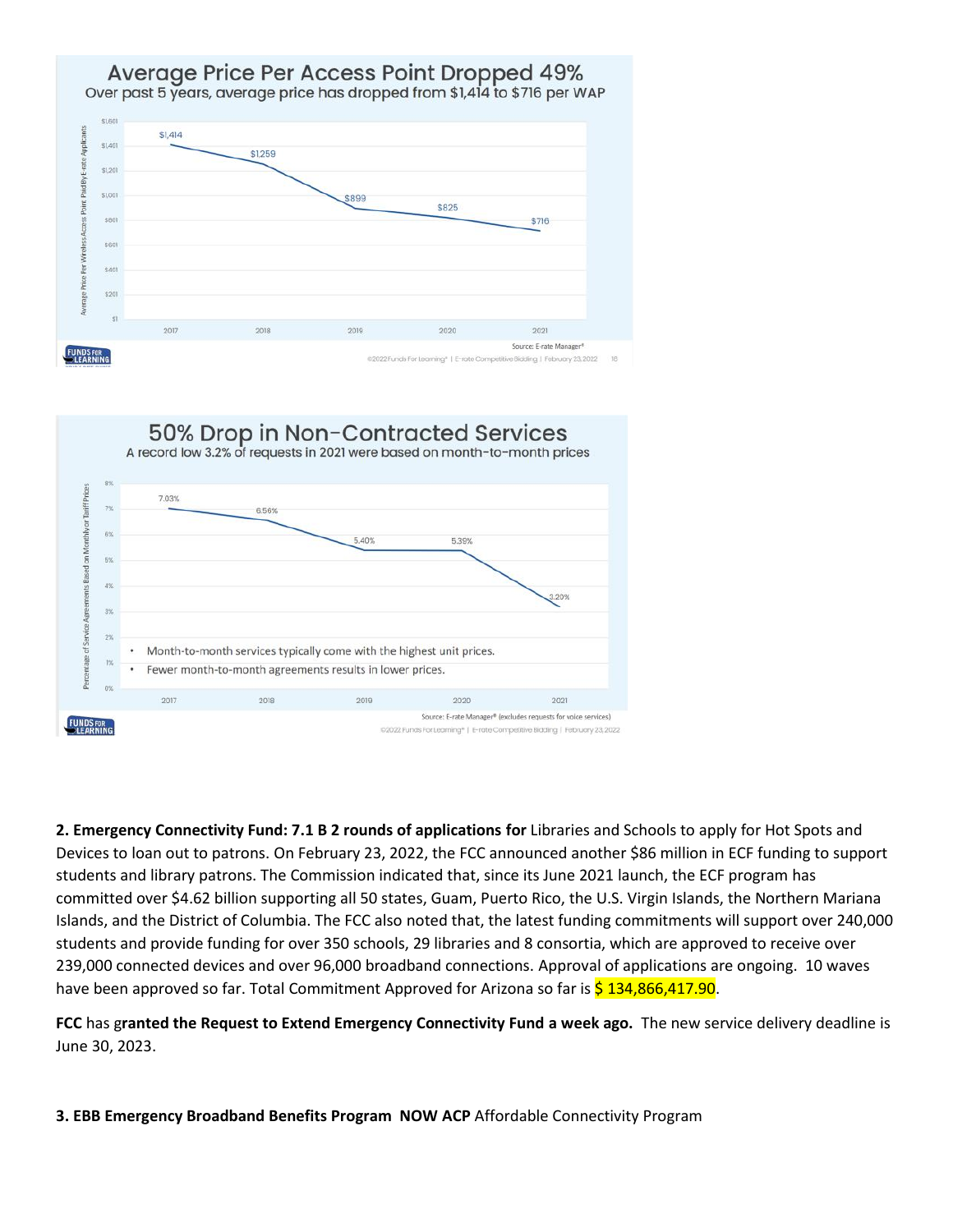The Affordable Connectivity Program is an FCC benefit program that helps ensure that households can afford the broadband they need for work, school, healthcare and more.

# **EBB- ACP Transition 10 M households have signed up so far.**

- **EBB recipients fully enrolled as of December 31, 2021 will automatically continue to receive their current monthly benefit of \$50 until March 1, 2022**. After the transition period ends on March 1, 2022, the monthly discount for all legacy EBB participants not located on qualifying Tribal lands will be reduced to \$30.
- **Most Emergency Broadband Benefit households will not have to take any action** to continue receiving the new \$30 monthly benefit after March 1, 2022.
- If out-of-pocket costs has increased as a result of the reduced monthly benefit amount, your service provider will contact you to let you know if you need to take any additional steps in order to continue to receive an Affordable Connectivity Program benefit.
- Households located on qualifying Tribal lands will continue to receive a \$75 monthly benefit and will not need to take any action to continue receiving the Affordable Connectivity Program benefit.
- *Contact your provider If you are concerned about a possible increase in your monthly service bill or are interested in changing to a different service plan.*

For more information on the transition, you may contact ACPinfo@fcc.gov.

**4. Telehealth Project: NO Updates yet …** Pima County Ajo and Arivaca libraries. Great location for pilot. They are not close to a hospital, past the border security check points and sparse home.

- Partnering with NAU, UofA Southwest Telehealth Outreach; County Public Health department.
- Ordering Backpack Kits (BP Cuffs, Thermometer, weigh scale, Glucometer, Ipad etc) that will be used in taking vitals and if needed connecting to the patron's health care.\Ensuring that patrons who do not have connectivity can still be monitored by their Health Care provider.

**5. National Digital Navigator Corps**, NDIA received a \$10 million grant from Google.org to help advance digital inclusion



in rural and Tribal communities. Over the next four years, this grant and the National Digital Navigator Corps it supports will have a wide impact on the thousands of people who will benefit from the work on the ground and a long-lasting impact on digital inclusion: supported with a \$10M grant from Google.org.

More Details the program and sign up to get National Digital Navigator Corps updates at https://www.digitalinclusion.org/digital-navigator corps/

If you work on rural and/or Tribal lands/Indian Country, NDIA wants to stay connected with you! They will be selecting 18 partner sites nationwide. For now, see

#### **Infrastructure, Investment and Jobs Act Grants -**

**Jeff Sabotka mentioned how complex** this grant is . It dwarfs all previous grant programs combined, so there is going to be a lot of money coming to every State. What is still to be determined is how States will administer these grants – and there will be differences. But the legislation provides enough detail for communities and ISPs to start looking at how to be positioned for these grants. Congress has asked NTIA to establish the rules. NTIA has requested input from stakeholders.